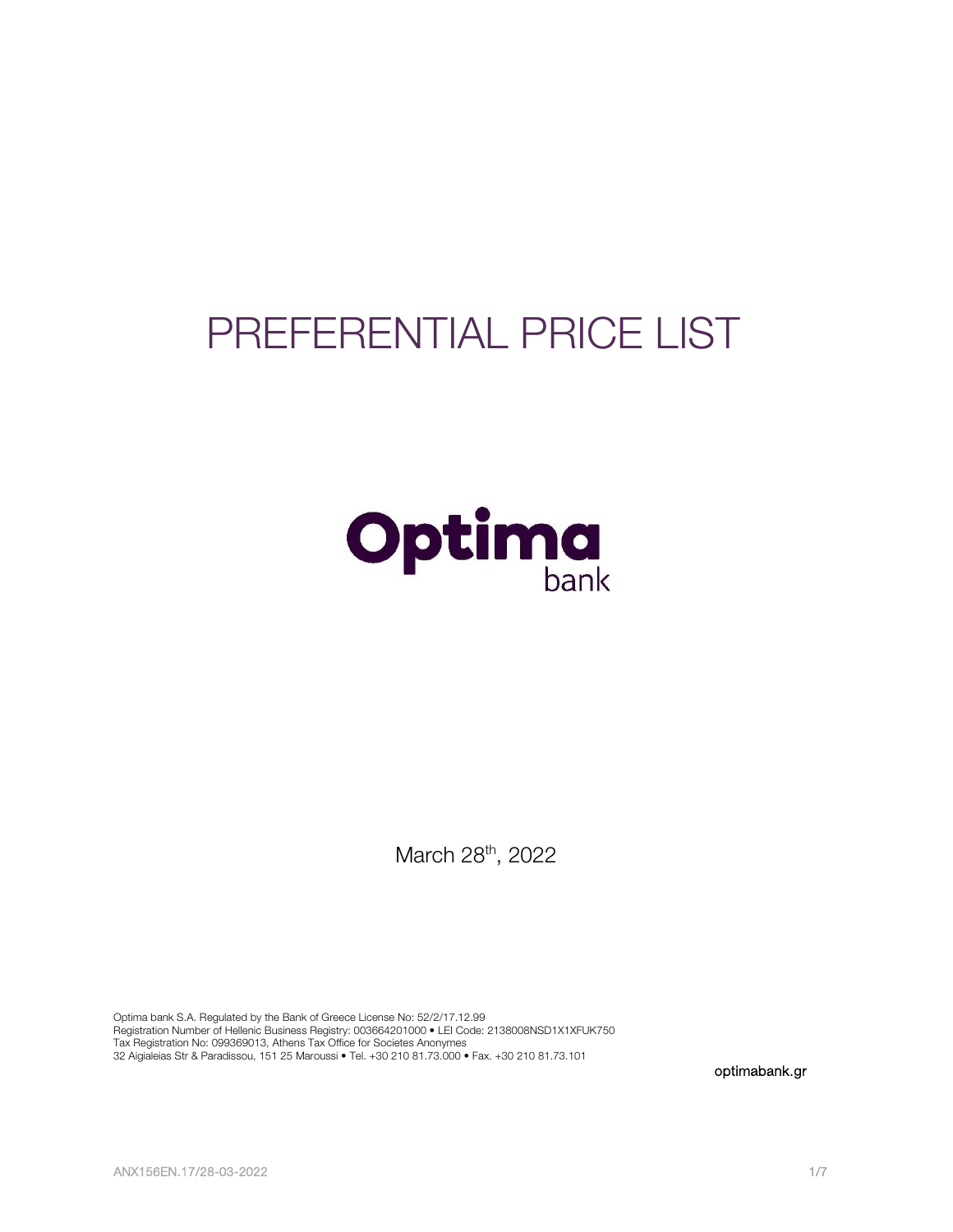

### PREFERENTIAL PRICE LIST

### **Versions**

| Version                | Effective date   |
|------------------------|------------------|
| ANX156EN.5/21-07-2020  | $21 - 07 - 2020$ |
| ANX156FN.6/27-07-2020  | 27-07-2020       |
| ANX156EN.7/03-08-2020  | 03-08-2020       |
| ANX156FN.8/11-09-2020  | 11-09-2020       |
| ANX156EN.9/26-02-2021  | 26-02-2021       |
| ANX156FN.10/14-04-2021 | 14-04-2021       |
| ANX156EN.11/13-10-2021 | 13-10-2021       |
| ANX156EN.12/29-10-2021 | 29-10-2021       |
| ANX156EN.13/08-11-2021 | 08-11-2021       |
| ANX156FN 14/01-12-2021 | 01-12-2021       |
| ANX156EN.15/10-12-2021 | 10-12-2021       |
| ANX156EN.16/07-02-2022 | $07 - 02 - 2022$ |
| ANX156EN.17/28-03-2022 | 28-03-2022       |

Optima bank S.A. Regulated by the Bank of Greece License No: 52/2/17.12.99 Registration Number of Hellenic Business Registry: 003664201000 • LEI Code: 2138008NSD1X1XFUK750 Tax Registration No: 099369013, Athens Tax Office for Societes Anonymes 32 Aigialeias Str & Paradissou, 151 25 Maroussi • Tel. +30 210 81.73.000 • Fax. +30 210 81.73.101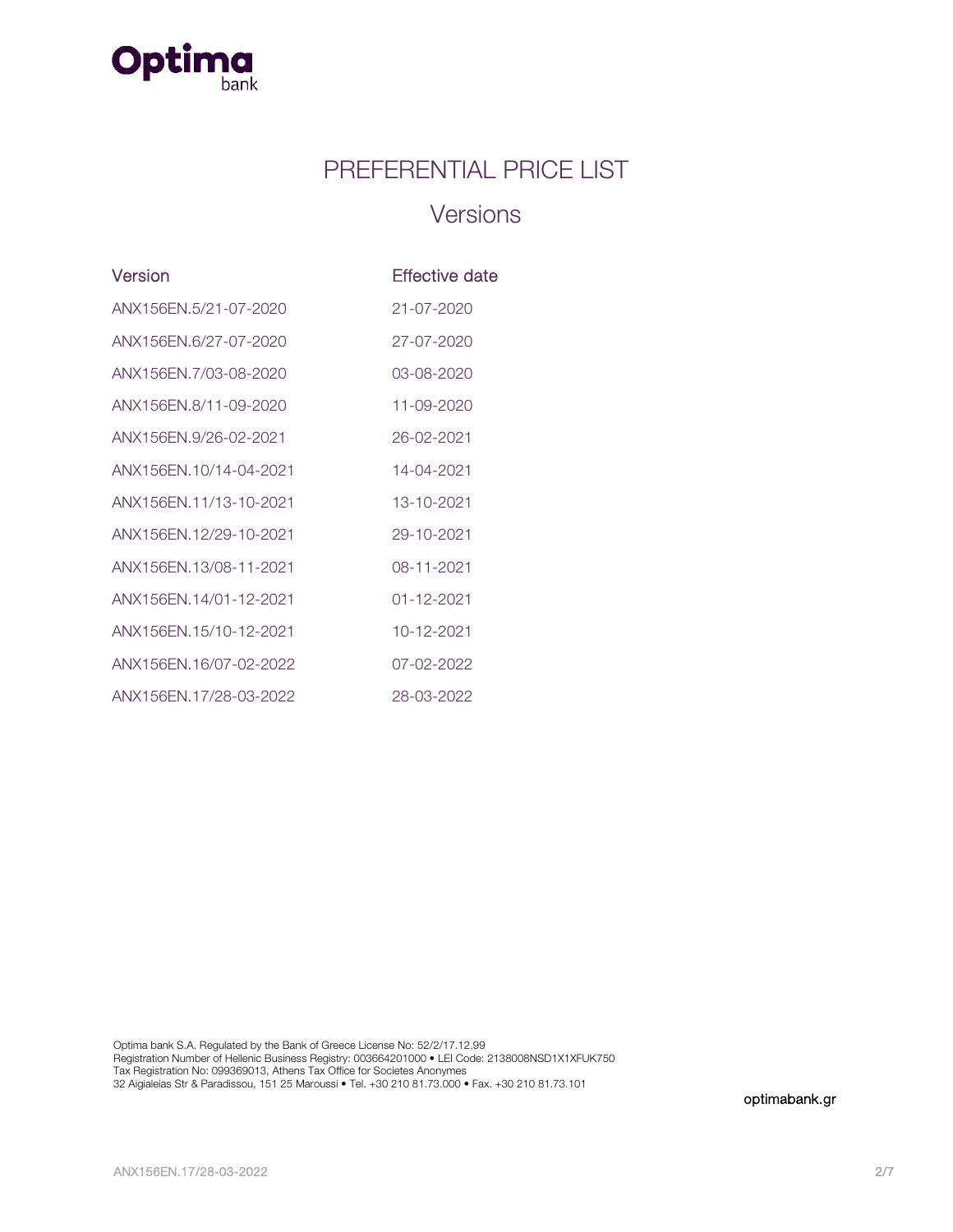

### General Terms

#### Preferential Price List Inclusion Criteria

#### Characteristics of Affluent Clients

Privileges are granted to a client provided the total assets (cash and positions on shares, mutual funds, bonds, insurance, investment products etc.) of the latter are equal to or exceed fifty thousand Euros (€50,000).

#### Characteristics of Private Clients

Privileges are granted to a client provided the total assets (cash and positions on shares, mutual funds, bonds, insurance, investment products etc.) of the latter are equal to or exceed five hundred thousand Euros (€500,000).

#### Induction Criteria – Based on account balances

The calculation of criteria, which mentioned above and constitute criteria for inclusion in the terms of the Preferential Price List, takes into account balances of deposit accounts, time deposits and securities held in an investment portfolio. Any amount of €50,000/€500,000 and above for Affluent/Private Clients, respectively, is the sum of the balances of the above accounts, products and investment portfolios of which the client is:

- Primary or 1st beneficiary in the case of Affluent
- Primary or 1st beneficiary, or co-beneficiary in the case of Private Banking.

#### Important Notes

- 1. The Bank may, without notice, revise and/or amend or remove at any time the criteria for inclusion of a Client in the Preferential Price List and any privileges offered to such Client. Clients may obtain information on the current inclusion criteria and privileges from their local branch officers, as well as officers providing customer services to the relevant Bank clients.
- 2. The Bank will periodically evaluate its relationship with the Client and whether such Client continues to meet the criteria for inclusion in the Preferential Price List. In case the Client no longer meets the requirements specified by the Bank regarding his/her classification as Affluent or Private, or if the Client is in default of any of his/her obligations (e.g. loan obligation) towards the Bank, or the Client registers for another Bank service, the Bank will be entitled to declassify such Client as Affluent or Private and inform him/her accordingly by any appropriate means; in such a case, the respective Preferential Price List will no longer be applicable to the Client's transactions with the Bank. Any failure or delay on the part of the Bank to exercise the aforementioned right may not be considered or interpreted in any manner and under any circumstances as a waiver from such right.

This Price List will be subject to periodic review by the Bank. The Client may obtain information on the applicable Preferential Price List by the Bank's website www.optimabank.gr as well as by any Bank's Branch. For the rest and for the complete information of special category clients included in this Preferential Price List in accordance with the above terms and conditions, we refer to relevant notes per category of banking transactions and investment products included in the "Basic Price List Commissions and Other Expenses" of the Bank that apply provided that they are not modified by the more specific provisions hereof.

Optima bank S.A. Regulated by the Bank of Greece License No: 52/2/17.12.99

Registration Number of Hellenic Business Registry: 003664201000 • LEI Code: 2138008NSD1X1XFUK750

Tax Registration No: 099369013, Athens Tax Office for Societes Anonymes

<sup>32</sup> Aigialeias Str & Paradissou, 151 25 Maroussi • Tel. +30 210 81.73.000 • Fax. +30 210 81.73.101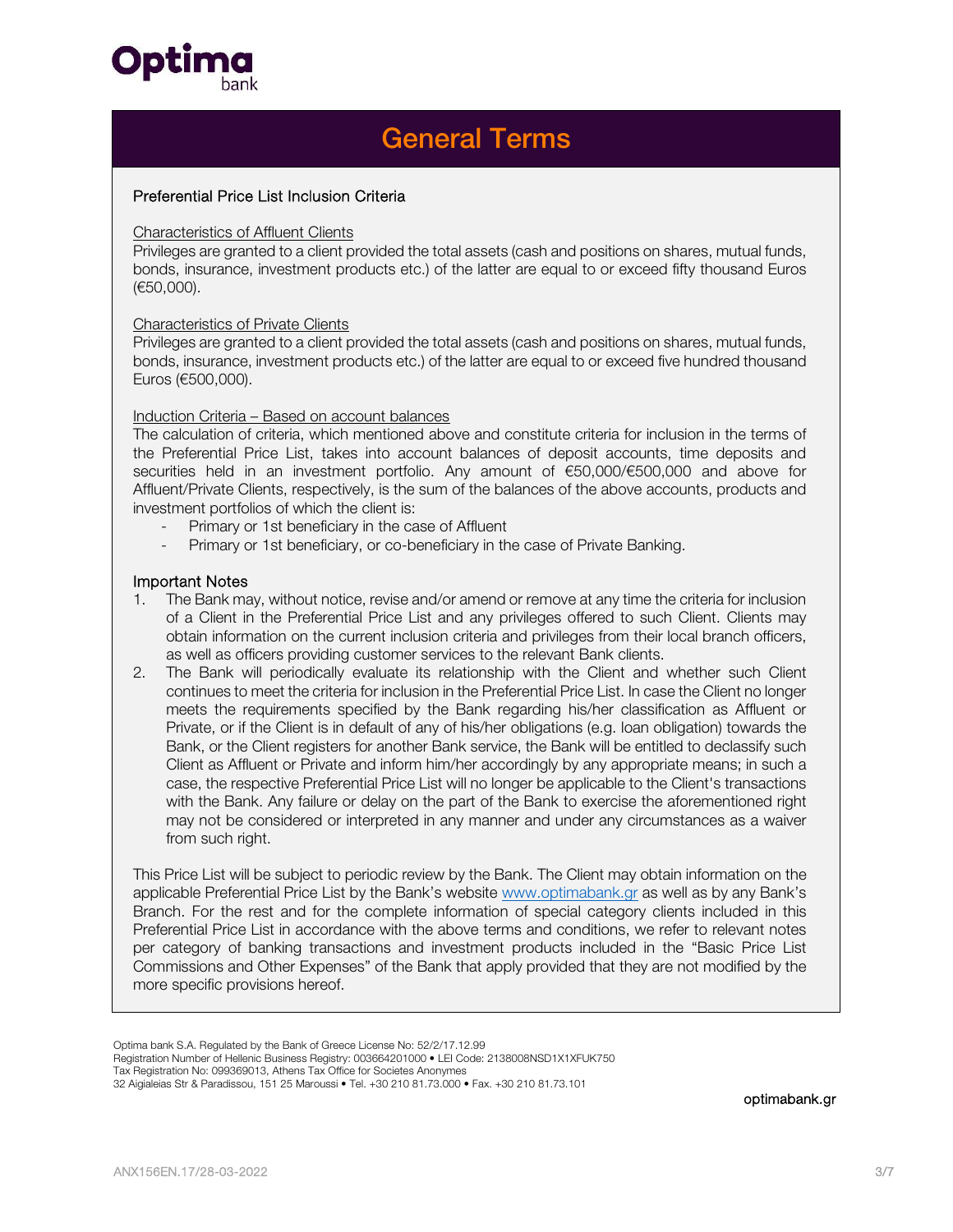

# A. Affluent Clients

| <b>Key Transactions</b>                                                                                                                                                                                     | Discount on current price lists                       |
|-------------------------------------------------------------------------------------------------------------------------------------------------------------------------------------------------------------|-------------------------------------------------------|
| Outgoing Remittances regardless of the currency, amount and<br>destination   Available at branches or online (discount does not apply<br>on OUR & Urgent cost) for transaction via branch                   | 50%                                                   |
| Outgoing Remittances up to €100,000.00 per transaction to<br>participating banks in Greece with Instant pay priority   Available at<br>branches or online                                                   | 50%                                                   |
| <b>FX Transactions</b>                                                                                                                                                                                      | 50%                                                   |
| Chequebook issuance from Current Account [per page]                                                                                                                                                         | 100%                                                  |
| Debit Card Renewal/Re-issue                                                                                                                                                                                 | 100%                                                  |
| Credit Card Renewal                                                                                                                                                                                         | 100%                                                  |
| Debit/ Primary or Additional Credit Card PIN re-issue                                                                                                                                                       | 100%                                                  |
| Debit Card transactions in other bank ATMs (DIAS network) [per<br>transaction   The transaction may by charged with Acquiring Direct<br>Access Fee (DAF) of the Bank in which the transaction takes place.] | Free two first transactions each<br>month             |
| Primary or Additional Credit Card subscription fee                                                                                                                                                          | 100%                                                  |
| Transactions in the Athens Stock Exchange                                                                                                                                                                   | 50%                                                   |
| Transactions in securities & ETFs in International markets [based on<br>transaction value]                                                                                                                  | €10.000,00-€50.000,00: 25%<br>€50.000,01 & above: 50% |
| Payments   Available in branches and online                                                                                                                                                                 | Free of charge                                        |
| Other bank Credit Card payment   Available in branches and online                                                                                                                                           | 50%                                                   |
| Direct Debits                                                                                                                                                                                               | 100%                                                  |

Optima bank S.A. Regulated by the Bank of Greece License No: 52/2/17.12.99

Registration Number of Hellenic Business Registry: 003664201000 • LEI Code: 2138008NSD1X1XFUK750

Tax Registration No: 099369013, Athens Tax Office for Societes Anonymes

32 Aigialeias Str & Paradissou, 151 25 Maroussi • Tel. +30 210 81.73.000 • Fax. +30 210 81.73.101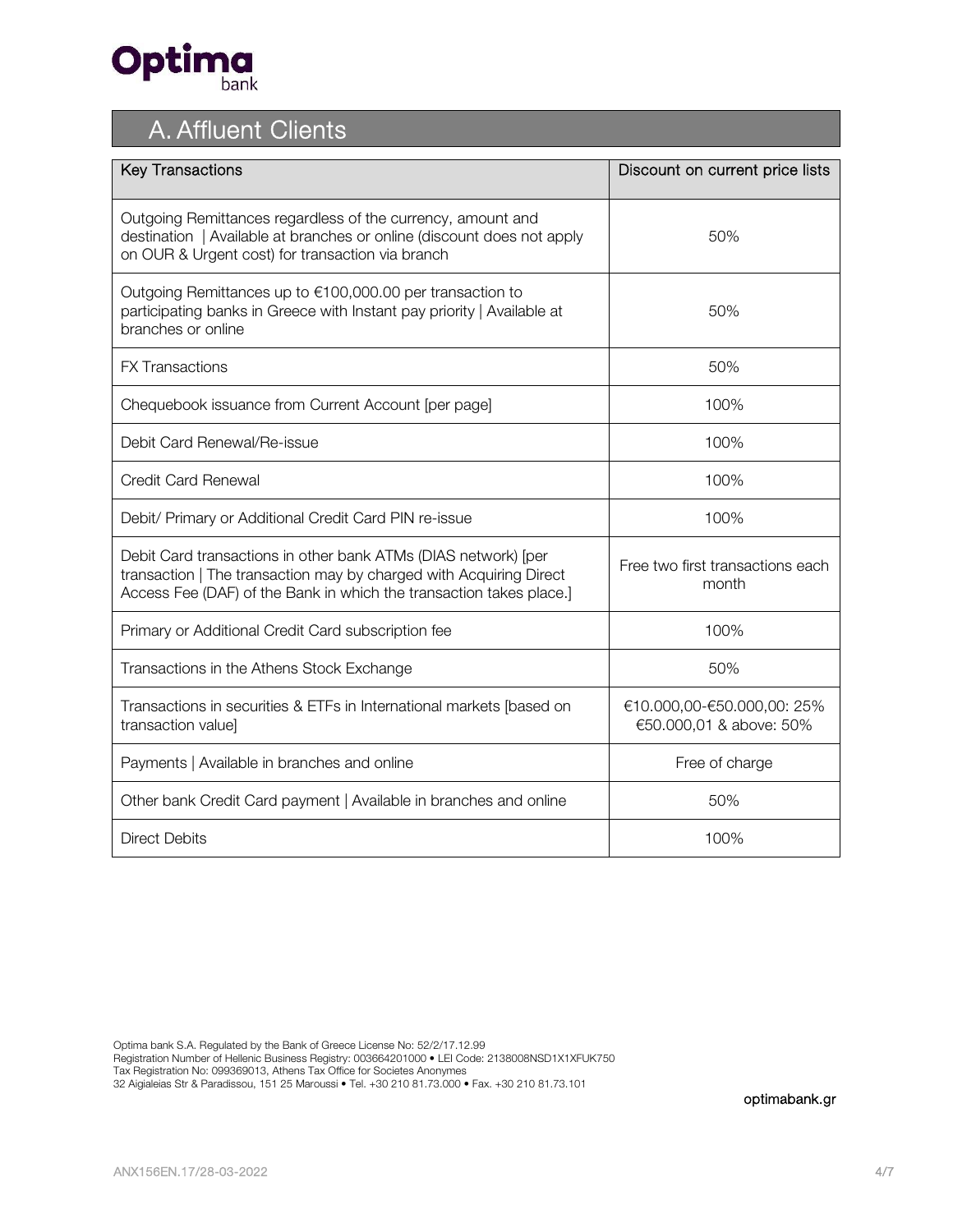

| Optima asset management A.E.D.A.K.* Mutual Funds            |              |         |            |
|-------------------------------------------------------------|--------------|---------|------------|
| Sales Fee % according to transaction amount and Mutual Fund |              |         | Redemption |
|                                                             | 1.000-50.000 | >50.000 | Fee        |
| Optima smart cash Greek bond<br>fund                        | 0,50%        | 0.40%   | $0.00\%$   |
| Optima global selection fund of<br>funds balanced           | 0,90%        | 0,80%   | $0.00\%$   |
| Optima greek balanced fund                                  | 0,90%        | 0,80%   | $0.00\%$   |
| Optima greek equity fund                                    | 1,00%        | 0,90%   | $0.00\%$   |
| Optima premium selection fund of<br>funds equity            | 1,00%        | 0,90%   | $0.00\%$   |

| 3rd Party Mutual Funds                                      |              |         |            |
|-------------------------------------------------------------|--------------|---------|------------|
| Sales Fee % according to transaction amount and asset class |              |         | Redemption |
|                                                             | 5.000-50.000 | >50.000 | Fee        |
| Money Market Funds                                          | 0,25%        | 0,10%   | $0.00\%$   |
| <b>Bond Funds</b>                                           | 1,00%        | 0,85%   | $0.00\%$   |
| Absolute Return Funds                                       | 1,50%        | 1,25%   | $0.00\%$   |
| <b>Balanced Funds</b>                                       | 1,50%        | 1,25%   | $0.00\%$   |
| <b>Equity Funds</b>                                         | 1,80%        | 1,50%   | $0.00\%$   |
| Minimum Sales Fee                                           | €20          |         |            |

\* This pricing policy applies to a special category of clients who are included in this Preferential Price List in accordance with the terms and conditions hereof. Otherwise, the indications for commissions and charges of these transactions included in the "Basic Price List Commissions & Other Expenses" of the bank apply.

Optima bank S.A. Regulated by the Bank of Greece License No: 52/2/17.12.99

Registration Number of Hellenic Business Registry: 003664201000 • LEI Code: 2138008NSD1X1XFUK750

Tax Registration No: 099369013, Athens Tax Office for Societes Anonymes

32 Aigialeias Str & Paradissou, 151 25 Maroussi • Tel. +30 210 81.73.000 • Fax. +30 210 81.73.101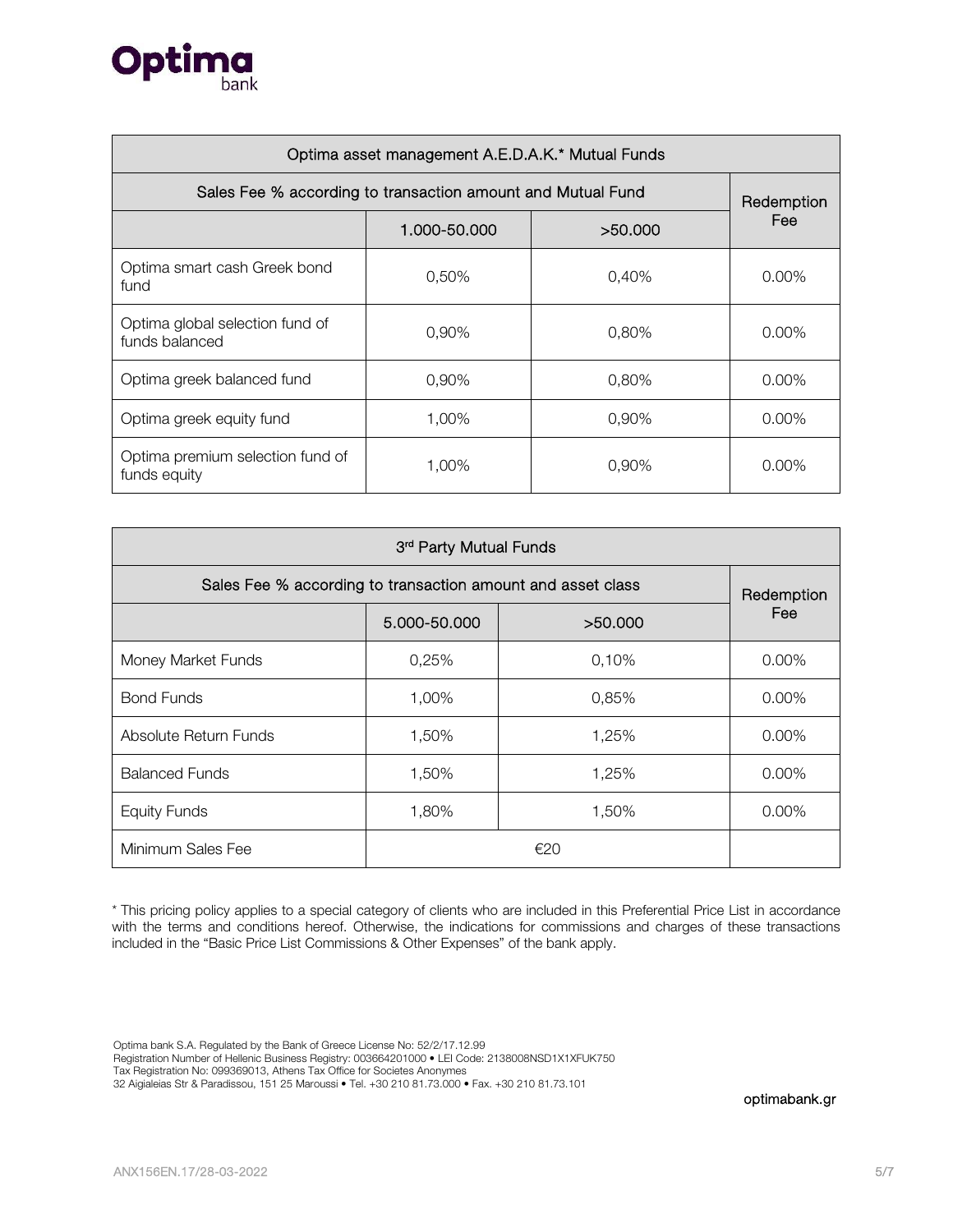

## B. Private Banking Clients

| <b>Key Transactions</b>                                                                                                                                                                                   | Discount on current price<br>lists                          |
|-----------------------------------------------------------------------------------------------------------------------------------------------------------------------------------------------------------|-------------------------------------------------------------|
| Outgoing Remittances regardless of the currency, amount and destination  <br>Available at branches or online (discount does not apply on OUR & Urgent<br>cost) for transaction via branch                 | 50%                                                         |
| Outgoing Remittances up to €100,000.00 per transaction to participating<br>banks in Greece with Instant pay priority   Available at branches or online                                                    | 50%                                                         |
| <b>FX Transactions</b>                                                                                                                                                                                    | 50%                                                         |
| Chequebook issuance from Current Account [per page]                                                                                                                                                       | 100%                                                        |
| Debit Card Renewal/Re-issue                                                                                                                                                                               | 100%                                                        |
| <b>Credit Card Renewal</b>                                                                                                                                                                                | 100%                                                        |
| Debit/ Primary or Additional Credit Card PIN re-issue                                                                                                                                                     | 100%                                                        |
| Debit Card transactions in other bank ATMs (DIAS network) [per transaction<br>The transaction may by charged with Acquiring Direct Access Fee (DAF) of<br>the Bank in which the transaction takes place.] | Free two first transactions<br>each month                   |
| Primary or Additional Credit Card subscription fee                                                                                                                                                        | 100%                                                        |
| Transactions in the Athens Stock Exchange                                                                                                                                                                 | 60%<br>Minimum €10/trade slip                               |
| Transactions in securities & ETFs in International markets [based on<br>transaction value]                                                                                                                | 50% (regardless of the<br>amount)<br>Minimum €20/trade slip |
| Over-the-counter trades in bonds and fixed income securities                                                                                                                                              | 30%                                                         |
| Payments   Available in branches and online                                                                                                                                                               | Free of charge                                              |
| Other bank Credit Card payment   Available in branches and online                                                                                                                                         | 50%                                                         |
| <b>Direct Debits</b>                                                                                                                                                                                      | 100%                                                        |
| Incoming wire Transfers                                                                                                                                                                                   | 100%                                                        |
| One-time cost of application examination and mortgage approval                                                                                                                                            | 100%                                                        |

Optima bank S.A. Regulated by the Bank of Greece License No: 52/2/17.12.99

Registration Number of Hellenic Business Registry: 003664201000 • LEI Code: 2138008NSD1X1XFUK750

Tax Registration No: 099369013, Athens Tax Office for Societes Anonymes

32 Aigialeias Str & Paradissou, 151 25 Maroussi • Tel. +30 210 81.73.000 • Fax. +30 210 81.73.101